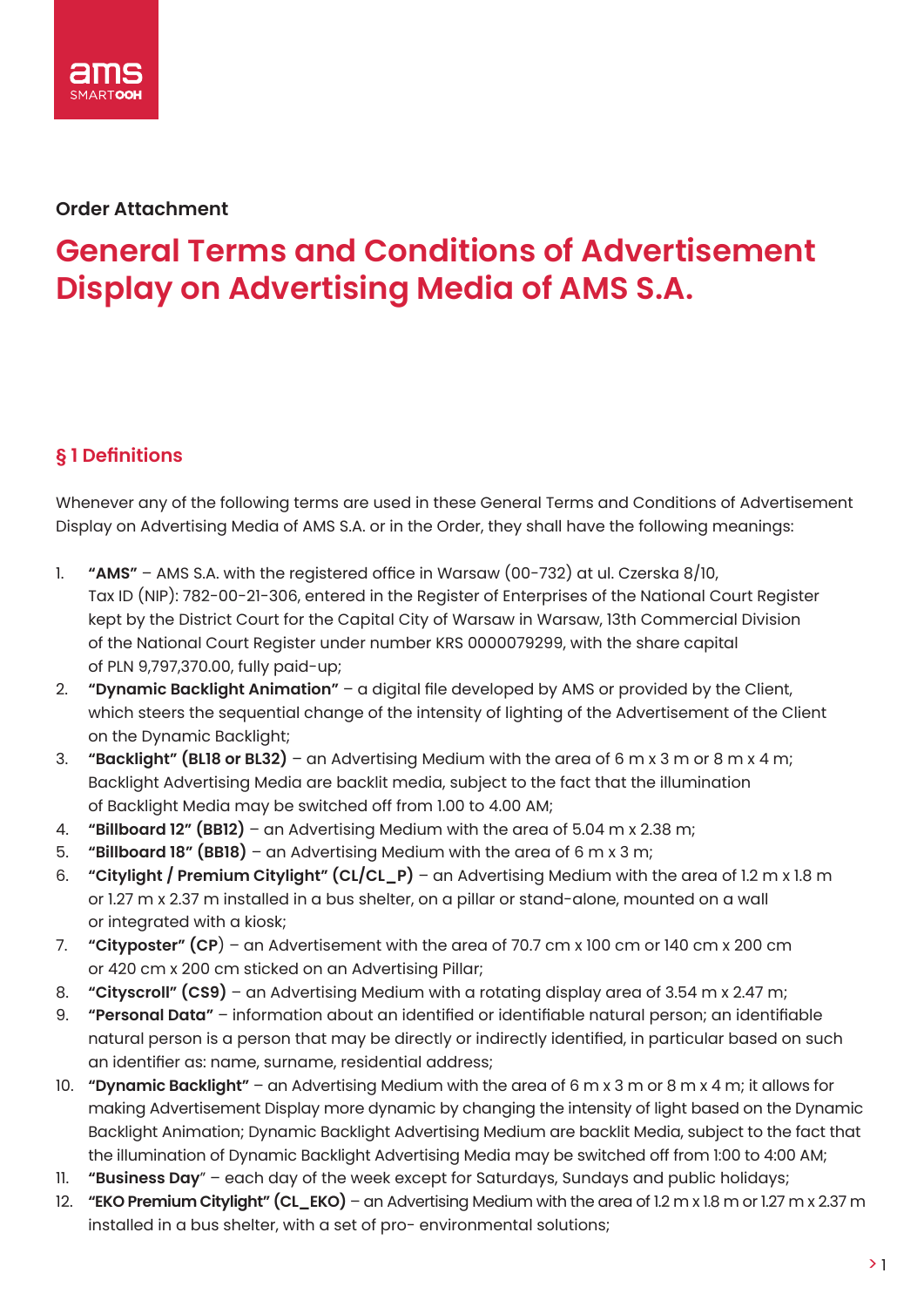- 13. **"Display"** a Display of Client's Advertisements on the Advertising Media of AMS lasting a month or half a month (however, in the case of Mobile Advertising Media the Display may cover also a period of seven subsequent days), including the service of one-off placing (mounting) the Advertisement of the Advertising Medium, which may also cover (after the Client places an order) the Rotation and/or Advertising Reposting; in justified cases, subject to consent of AMS, the Display may cover a different period, following agreement by AMS and the Client individual terms and conditions regarding the service time and the price;
- 14. **"Wall-Mounted Frontlight" (FL100 or FL50)** a wall-mounted Advertising Medium with the area of 11.5 m x 8.5 m or 6.1 m x 8.5 m; Wall-Mounted Frontlight Advertising Media are backlit media, subject to the fact that the illumination of Wall-Mounted Frontlight Advertising Media may be switched off from 1.00 to 4.00 AM;
- 15. **"Stand-Alone Frontlight" (FL48)** a stand-alone Advertising Medium with the area of 12 m x 4 m; in case of illuminated Stand-Alone Frontlight Media, the illumination may be switched off from 1.00 to 4.00 AM;
- 16. **"Agora Capital Group"** Agora S.A. with all of its subsidiaries;
- 17. **"Advertising Campaign"** a service rendered by AMS against remuneration, covering all the activities performed by AMS in order to make a Display on the terms and conditions set out in the Order and the General Terms and Conditions;
- 18. **"Client"** a natural or a legal person, or an organisational unit without legal personality which carries out business and professional activity in its own name, which orders an Advertising Campaign on the Advertising Media;
- 19. **"Advertisement Layout"** graphic design of the Advertisement;
- 20. **"Advertising Media Location"** depending on the type of the Advertising Medium: address details of a particular Advertising Medium, stock numbers of buses and trams or catalogue numbers of Advertising Frames mounted in public transportation means;
- 21. **"Advertising Medium"** advertising space on which AMS displays Advertisements of the Client;
- 22. **"Third Party Advertising Medium"** advertising space acquired for specified time by AMS from a third party for the purpose of a specific Advertising Campaign, on which Display of Advertisements will be executed on the terms and conditions other than the General Terms and Conditions, and used by the third party that made a given Medium accessible to AMS for a specified time;
- 23. **"Mobile Advertising Media"** Advertising Media mounted in/on public transportation means (**"buses"**, **"trams"**) made accessible to AMS by third parties, of the following types:
	- $a)$  "Busback" rear area of a bus,
	- b) "Halfback" rear area of a bus (sheet metal or alass to be used),
	- c) "Busboard" left-hand side of a bus,
	- d) "Fullmobil" rear and left-hand side of a bus,
	- e) "Dualmobil" rear and left-hand side of an articulated bus,
	- f) "Fullwrap" entire left and right side of a public transportation vehicle, in the case of a bus, additionally rear area of a vehicle,
	- g) "Halfwrap" depending on a city and a carrier, left side (sheet metal and/or glasses) and sheet metal on the right side of a public transportation vehicle, in the case of a bus, additionally rear area of a vehicle,
	- h) "Panel" a rectangular advertising format on side areas of public transportation vehicle with the display area of at least 2 square metres (the format and the size depending on a city and a carrier),
	- i) "Advertising Frames" interior advertising area in public transportation vehicles with the area of 0.3 m x 0.9 m;
- 24. **"New Mobile Technologies"**  technologies that allow access to the content coded in the Advertisement, websites or communications with the use of mobile devices;
- 25. **"Offer"** the terms and conditions of performing the Client's Advertising Campaign, prepared by AMS based on a Request for Quotation and the Commercial Policy effective at AMS as well as price lists;
- 26. **"Commercial Policy"** a document governing price terms of purchase of Advertising Campaigns, effective at AMS;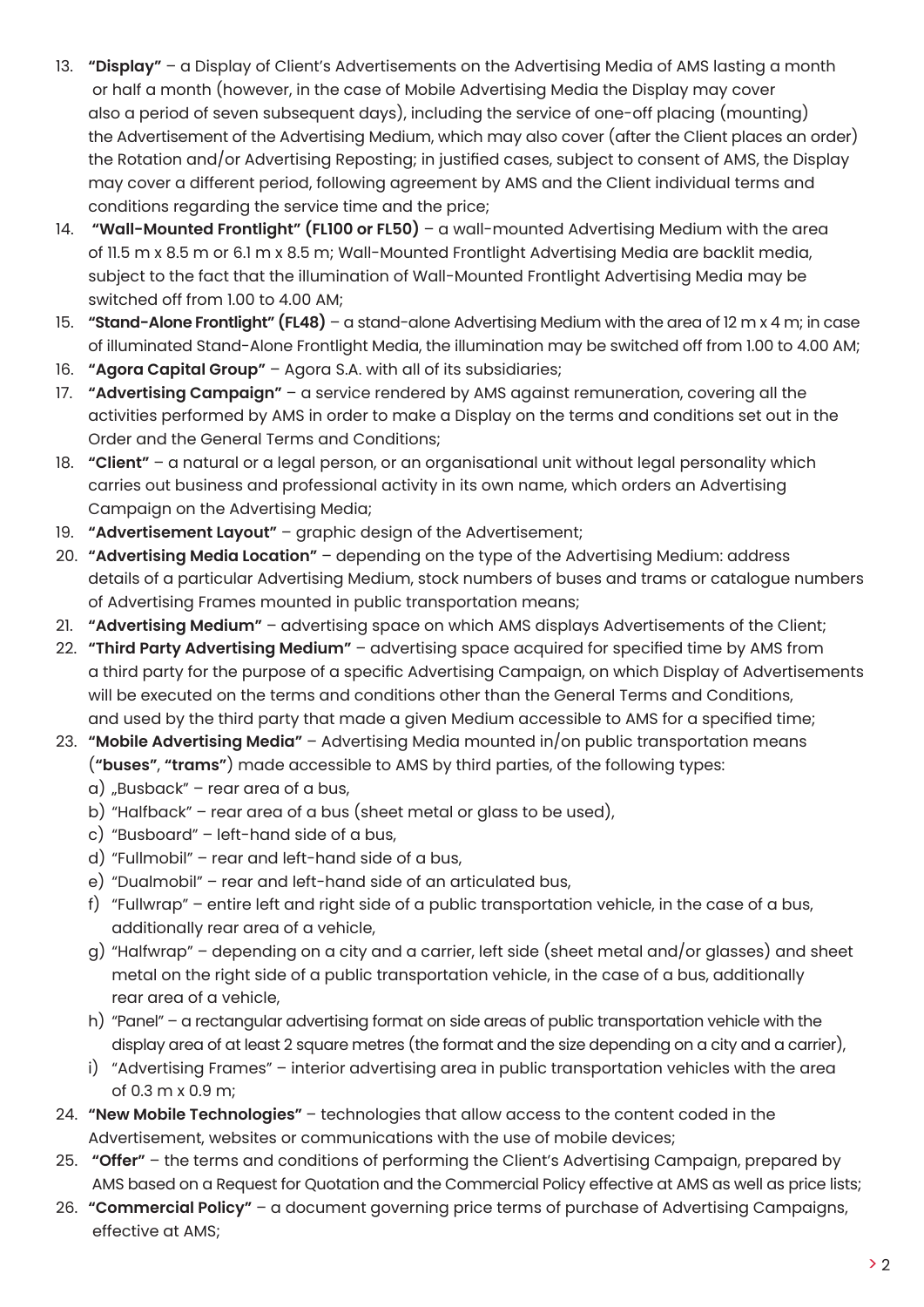- 27. **"Advertisement Reposting"** a change of the Advertisement on the same Advertising Medium during the Display period;
- 28. **"Advertisement"** an advertising material (poster, vinyl, mesh, foil) mounted on the Advertising Medium;
- 29. **"Rotation"** moving of an Advertisement, as part of the Display made, onto an Advertising Medium in a different Location, in line with the Order terms and conditions; Rotation covers Advertisements displayed on such Advertising Media as Backlight, Citylight/Premium Citylight and Dynamic Backlight;
- 30. **"Advertising Pillar"** a stand-alone Advertising Medium with the area of 380 cm x 212 cm, mounted in selected Locations in the Capital City of Warsaw, which allows for simultaneous Display of up to 10 (ten) Cityposter Advertisements (depending on the Advertising format);
- 31. **"Order"** an agreement pertaining to an order for the execution of Advertising Campaign, concluded by and between the Client and AMS, on a proper form effective at AMS, with attachments and annexes; the Order may be concluded or amended in writing, in the electronic form or with the use of a simple (not qualified) electronic signature (unless the further provisions of the General Terms and Conditions or the Order provide for otherwise), however the Order may be signed by certain persons with their own hand, and by certain persons with an electronic signature
- 32. **"Request for Quotation"** a request for quotation submitted to AMS by the Client concerning the terms and conditions of conducting of a particular Advertising Campaign, which includes at least the following data:
	- a) particulars of the Client (full business name used by the Client, Tax ID, address),
	- b) name of the product or industry the Advertisement pertains to,
	- c) duration of the envisaged Advertising Campaign,
	- d) detailed Display parameters based on the selected purchase options of the Advertising Campaign, set out in the Commercial Policy;
- 33. **"General Terms and Conditions"** these General Terms and Conditions of Advertisement Display on Advertising Media of AMS S.A.

## **§ 2 Advetisement Content**

- 1. AMS reserves the right to assess each Advertisement Layout presented by the Client as to its compliance with applicable provisions of law and decency. Should AMS question the content of the Advertisement, the Client shall change it so that its content raises no legal doubts
- 2. As to Advertisements displayed on Mobile Advertising Media, the Client shall obtain (by intermediary of AMS) approval of the content and the form of Advertisements from the owner/administrator of public transportation means on which Advertisements will be mounted.
- 3. In view of sections 1 and 2 of this paragraph, the Client shall deliver the Advertisement Layout to AMS:
	- a) **at least 15 Business Days** before the commencement of the Display of Advertisements, for Advertisements displayed on Mobile Advertising Media,
	- b) **at least 10 Business Days** before the commencement of the Display of Advertisements, for Advertisements displayed on types of Advertising Media other than Mobile Advertising Media.
- 4. Failure to meet the respective time limit indicated in section 3 above by the Client may result in a delay in mounting of Advertisements, thus shortening the Display period, with no prejudice to AMS's right to charge the Client with full remuneration specified in the Order, which in such a case shall cover the remuneration for readiness to perform the full Advertising Campaign.
- 5. Failure to meet the respective time limit indicated in section 3 above by the Client may result in a delay in preparing the Dynamic Backlight Amination, thus shortening the Dynamic Backlight Display period, with no prejudice to AMS's right to charge the Client with full remuneration specified in the Order, which in such a case shall cover the remuneration for readiness to perform the full Advertising Campaign..
- 6. AMS reserves the right to refuse to execute of any Advertising Campaign or to cease the Display if: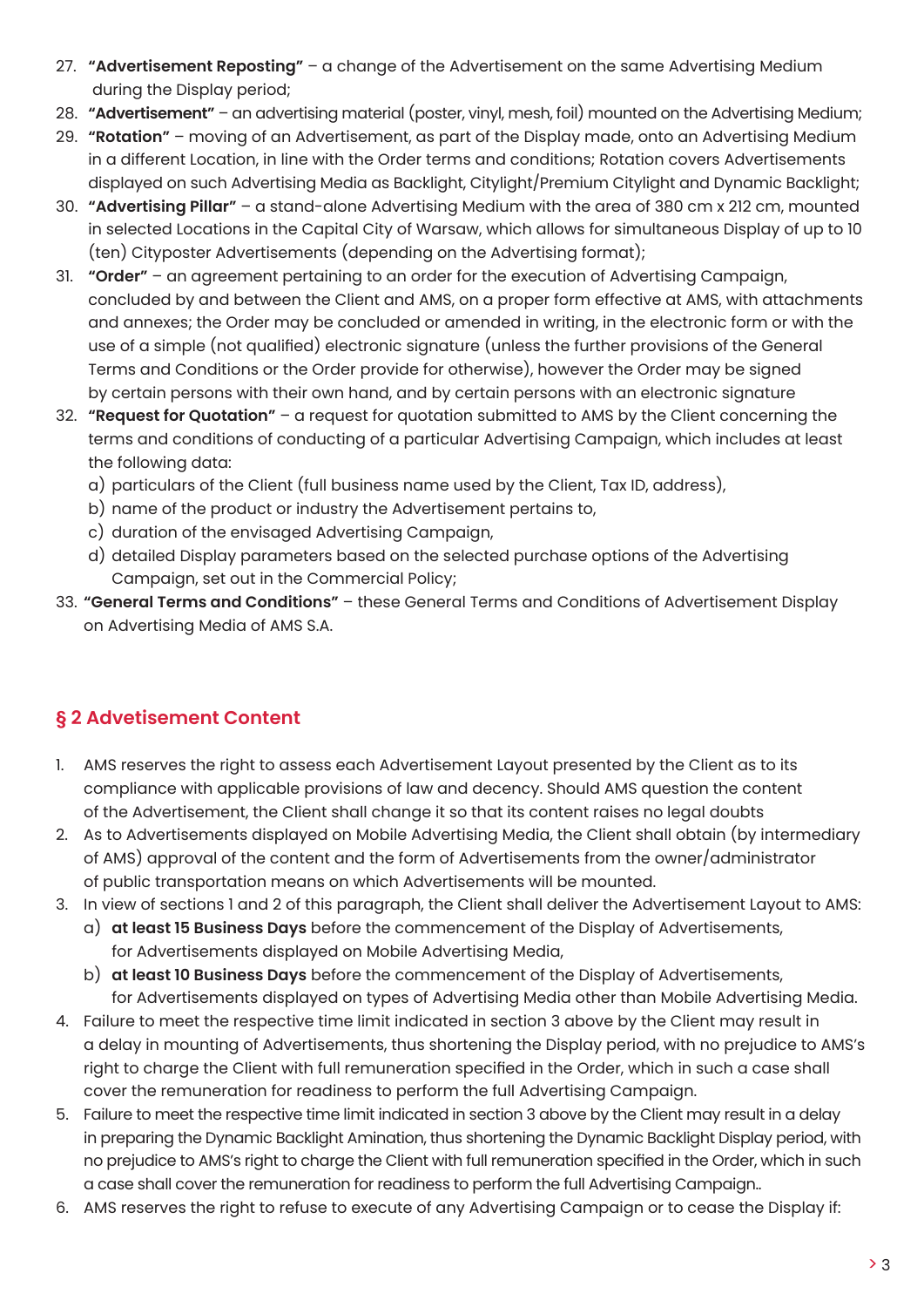- a) the Advertisement violates the law (e.g. ban on advertising pertaining to e.g. gambling, alcoholic beverages, tobacco products), decency, offends human dignity, or may for other reasons be considered an act of unfair competition,
- b) written reservations concerning the Advertisements have been raised by a third party or a competent authority,
- c) reservations concerning the Advertisements have been raised by an institution appointed to control the observance of the principles of media or advertising ethics, in particular, the Union of Associations Advertising Council (Związek Stowarzyszeń Rada Reklamy) or the Outdoor Advertising Chamber of Commerce (Izba Gospodarcza Reklamy Zewnętrznej),
- d) the content or the form of the Advertisement objectively puts the Advertising Media on which the Advertisement was mounted in great danger of damage as a result of vandalism,
- e) reservations concerning the content of the Advertisements have been raised by the owner/administrator of means of public transportation, subject to AMS's right in the above cases to receive full remuneration specified in the Order, which is in such a case a remuneration for the readiness to perform the Advertising Campaign.
- 7. The rights referred to in section 6 above shall by analogy be vested in AMS in the event that the Client has refused to change the content of the Advertisement pursuant to the provisions of section 1 of this paragraph, or has performed such a change contrary to AMS's instructions.
- 8. The acceptance of the Order by AMS shall not mean any liability assumed by AMS towards third parties for Advertisements displayed on the basis of that Order.
- 9. The Client shall redress any damage suffered by AMS in connection with the content or the form of the presented Advertisement, including the obligation to incur all costs of litigation, including court fees, costs of representation in a lawsuit and other reasonable expenses incurred by AMS in connection with any third party claims related to the Display of the Client's Advertisements, as well as the costs of repair of damaged Advertising Media. At the same time, AMS shall immediately notify the Client of any claims raised or proceedings instigated in respect of the content or the form of the Advertisement.
- 10. If the assessment of the Advertisement Layout carried out in accordance with sections 1 or 2 of this paragraph or other reasons attributable to the Client result in the necessity to make changes or corrections to the Advertisement Layout provided to AMS, the Client shall have no right to any claims for the reimbursement of costs incurred due to the repeated preparation of the Advertisement Layout and printing of Advertisements.

## **§ 3 Client's Representations**

- 1. The Client represents that it has the right to use the information, data, trademarks and any other elements protected by law (including Personal Data) used in the Advertisements. Placing an Order by the Client is tantamount to the Client's declaration that the Advertisements commissioned for the Display are not contrary to the law (including advertising bans, regarding, for example, gambling, alcoholic beverages, tobacco products) or decency, and that placing an Order does not violate the provisions on public procurement
- 2. The Client represents and warrants that the New Mobile Technologies included in the content of the Advertisements do not violate the law, and in particular do not lead to websites / messages containing content, including advertisements, prohibited by law. Moreover, the Client is solely liable for any damage caused by third parties in connection with the use of New Mobile Technologies included in the content of his Advertisement.
- 3. The Client represents that it agrees to the use by AMS of photos of advertising media with Advertisement mounted on their surface for marketing and self-promotional purposes (such as: newsletter, commercial presentations, catalogues, promotional materials on AMS websites and other forms of presentation on the Internet). The above consent is not limited in time or territorially.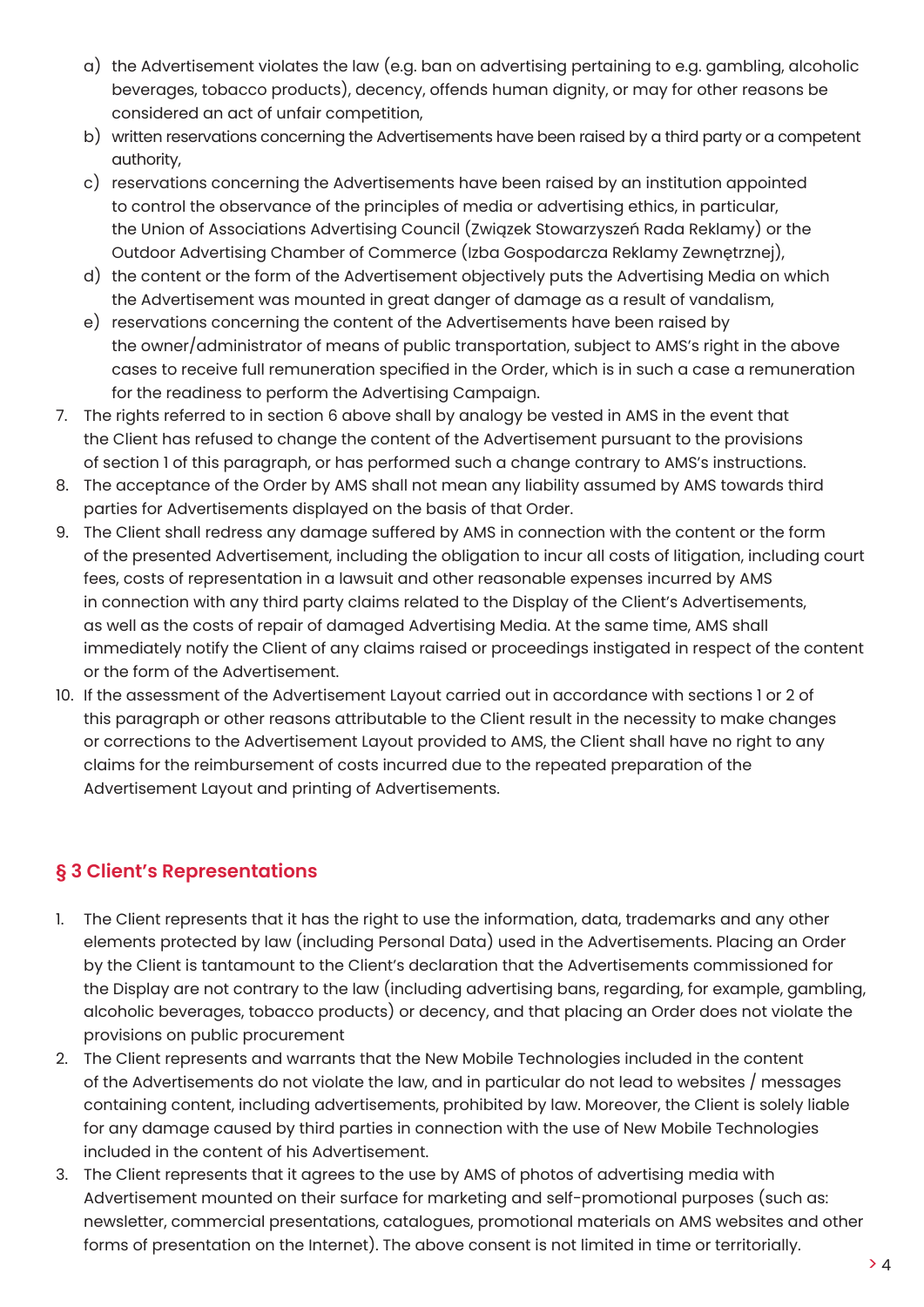4. The Client represents that it grants its consent to the use by AMS for marketing and self-promotional purposes of the results of marketing research regarding the conducted Advertising Campaigns, including the publication of data specifying the number and type of Advertising Media on which the Advertising Campaigns were carried out, the geographical scope of the Advertising Campaigns and the Client's company (excluding Personal Data). The above consent is not limited in time or territorially.

#### **§ 4 Placing Orders**

- 1. The execution of the Advertising Campaign shall be carried out on the basis of an Order, in accordance with the General Terms and Conditions and pursuant to applicable provisions of law.
- 2. The Client shall send a Request for Quotation to AMS by e-mail (at the e-mail addresses provided), by phone or via other channels made available by AMS.
- 3. In reply to the Request for Quotation, following the receipt of the Request for Quotation, AMS shall send to the e-mail address indicated by the Client a reply to the Request for Quotation or the Offer for the performance of the Advertising Campaign..
- 4. AMS shall initially reserve the Advertising Media within the time limit indicated in the Offer.
- 5. Within the time limit indicated in the Offer the Client shall inform AMS whether it accepts the proposed Offer, and then the Client shall deliver the Order to AMS, signed by a person duly authorised to represent the Client.
- 6. Lack of acceptance of the Offer or failure to deliver the Order to AMS in accordance with section 5 of this paragraph shall cause cancellation of the reservation made by AMS and Offer expiry.
- 7. AMS allows for the possibility to conclude with the Client a framework agreement which enables the Client to place single Orders via e-mail from the e-mail address indicated in the framework agreement.

## **§ 5 Printing of Advertisements**

- 1. The Client may place an order with AMS for printing Advertisements. However, due to the need to maintain advertising space on public transportation means and on Cityscroll Advertising Media in a good technical condition, AMS reserves in this scope the exclusive right to print Advertisements.
- 2. If the Client wishes to entrust printing of Advertisements with AMS, such printing of Advertisements shall be ordered by the Client on a proper Order form which shall specify the terms and conditions of such printing service.
- 3. In the event that the Client has entrusted the printing of Advertisements with AMS, the Client shall deliver materials for printing to AMS within 6 Business Days before the first day of the Display.
- 4. The Client shall deliver the materials for printing the Advertisements Reposting during the Display 3 Business Days prior to the first Display day.
- 5. The Client's failure to meet the respective time limit indicated in sections 3 and 4 of this paragraph may result in a delay in mounting of Advertisements, thus shortening the Display time, with no prejudice to AMS's right to charge the Client with full remuneration specified in the Order, which equals in this case the remuneration for readiness to execute the Advertising Campaign.
- 6. Should the Client deliver materials for printing which do not comply with the technical requirements set out in the technical specification, the Client shall accept the risk of faults in the printing of the Advertisements, including deviations in colours.
- 7. AMS undertakes to print materials within 2 Business Days provided that it receives correctly prepared files and colour proof by noon from Monday to Thursday of a given week and by 3 PM on Friday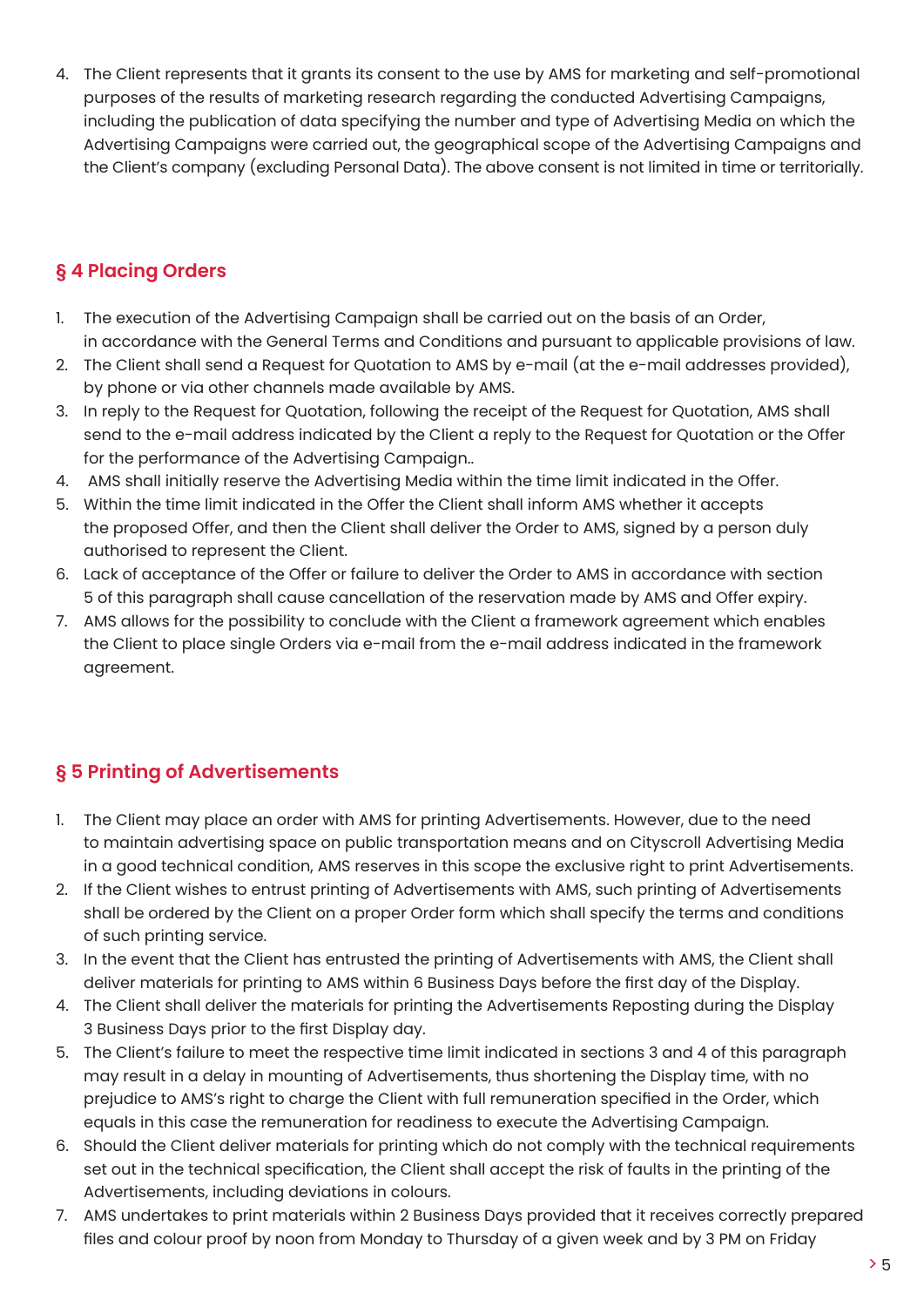of a given week. The above undertaking covers printing of up to 40 items of Advertisement with the use of digital technology. AMS undertakes to print Advertisements (more than 40 items) within 3 Business Days as of the day on which a correct set of materials for printing was provided, within the time limits (hour and days) for delivery specified above.

## **§ 6 Delivery, Mounting and Display of Advertisements**

- 1. In the event that the Client does not entrust the printing of Advertisements with AMS, the Client shall deliver Advertisements to a warehouse indicated by AMS no later than 5 Business Days before the first day of the Display, in the following number:
	- a) for vinyl or mesh Advertisements mounted on Mobile Advertising Media (except for Advertising Frames) – 100% of the ordered number of Advertising Media Locations,
	- b) for Advertisements mounted in Advertising Frames in public transportation vehicles 105% of the ordered number of Advertising Media Locations,
	- c) for "Citylight / Premium Citylight" (CLP/ P CLP) Advertisements 200% of the ordered number of Advertising Media Locations,
	- d) for other Advertisement types 120% of the ordered number of Advertising Media Locations.
- 2. Subject to section 4 below, in the event of ordering an Advertising Campaign on a Dynamic Backlight Advertising Medium, AMS, based on the Advertisement Layout provided by the Client, within 5 Business Days of receipt of the Advertisement Layout, it shall execute the Dynamic Backlight Animation, which is subject to Client approval. If the Client does not voice any comments to AMS within 1 Business Day of receipt of the Dynamic Backlight Animation, it shall be inferred that the Client has approved the Animation.
- 3. The event of change of the Advertisement Layout following its delivery, referred to in § 2 section 3, shall cause th need to execute another Dynamic Backlight Animation, thus shortening the Display time on the Dynamic Backlight, with no prejudice to AMS's right to charge the Client with full remuneration specified in the Order, which in that case covers the remuneration for readiness to perform a full Advertising Campaign.
- 4. If the Client does not entrust with AMS the execution of the Dynamic Backlight Animation, it shall deliver it to the AMS in the form set out in the specification 5 Business Days prior to the first day of Display to the e-mail address indicated by AMS or to the FTP address. The Client's failure to meet the deadline or the manner of delivery of the Dynamic Backlight Animation may shorten the Display time on Dynamic Backlight, with no prejudice to AMS's right to charge the Client with full remuneration specified in the Order, which in that case covers the remuneration for readiness to perform a full Advertising Campaign.
- 5. With regard to section 1 b) and c) above the Client that orders Advertisement Display for fewer than 5 Advertising Media shall deliver at least one spare Advertisement.
- 6. The Client's failure to meet the time limit or the manner of delivery of Advertisements indicated in section 1 of this paragraph may result in a delay in mounting of Advertisements on Advertising Media, thus shortening the Display time, with no prejudice to AMS's right to charge the Client with full remuneration specified in the Order, which in that case covers the remuneration for readiness to perform a full Advertising Campaign.
- 7. The Advertisements and Dynamic Backlight Animations shall meet AMS's technical requirements.
- 8. Where the quality of Advertisements and Dynamic Backlight Animations provided for the Display significantly differs from the technical requirements of AMS, AMS shall have the right to refuse to execute the Display with reference to which there were irregularities, with no prejudice to AMS's right to receive full remuneration set out in the Order, which in such a case shall be deemed to be a remuneration for the readiness to perform the Advertising Campaign.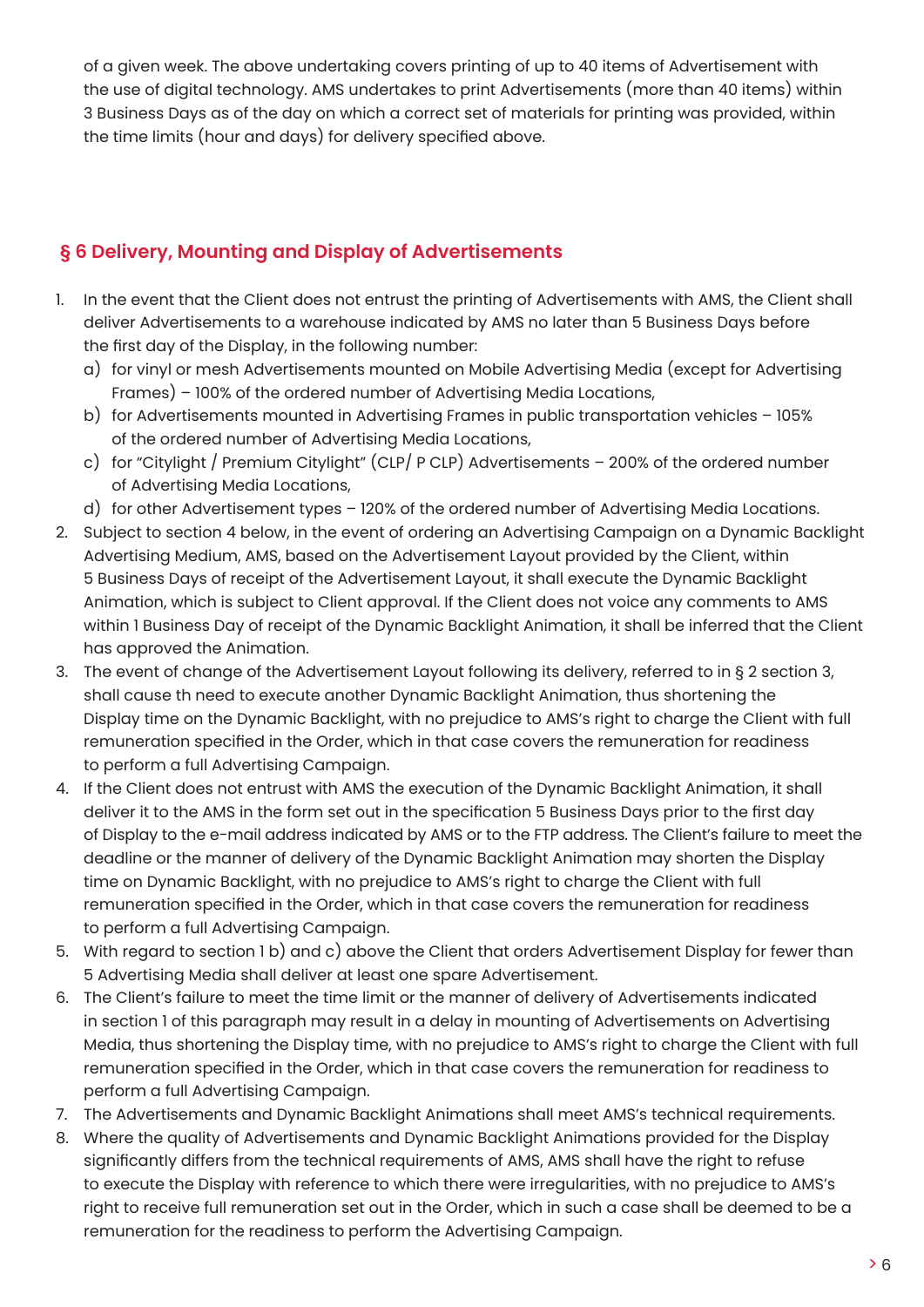- 9. AMS undertakes to complete the mounting of Advertisements within the following time limits:
	- a) **within 2 days, excluding Sundays and public holidays, counted from the first day of the Display**, in the case of Billboard 12 and Citylight/Premium Citylight Advertising Media,
	- b) **within 2 days, excluding Sundays and public holidays, preceding the first day of the Display**, in the case of Billboard 18, Backlight, Dynamic Backlight, Frontlight and Cityscroll Advertising Media,
	- c) **within 3 days, excluding Sundays and public holidays, counted from the first day of the Display**, in the case of Mobile Advertising Media.
- 10. AMS undertakes to initiate the Dynamic Backlight Animation **within 2 days, excluding Sundays and public holidays, preceding the first day of the Display**.
- 11. In the event of failure to meet the deadline for the mounting of the Advertisements or the launch of the Dynamic Backlight Animation through AMS's fault, the net amount of remuneration due to AMS for the Display on the Advertising Medium to which the delay relates shall be proportionally reduced for each day of delay.
- 12. The time limit for mounting of Advertisements, performed under the Order placed within fewer than 10 days before the first day of Display, shall be each time agreed by the Parties by individual negotiations.
- 13. The Display of Advertisements on Mobile Advertising Media shall be carried out in accordance with the operation cycle applicable for means of public transportation provided that the minimum Display period on the above-mentioned Advertising Media guaranteed by AMS shall be 20 days within one calendar month.
- 14. Display of Advertisements on Advertising Media shall be made with the use of all available carriages and vehicles and their daily number is the result of current transportation activity of carriers.
- 15. AMS reserves the right to decide where to stick the Cityposter Advertisement on the Advertising Pillar.
- 16. Lack of any written reservations of the Client submitted to AMS during the Display period shall be understood as the confirmation of the execution of the Advertising Campaign on the terms and conditions set out in the Order.
- 17. AMS has the right to entrust the performance of the Advertising Campaign to subcontractors in whole or in part and AMS shall be liable for the actions or omissions of subcontractors as for its own actions.
- 18. Should the Advertising Campaign be performed together with advertising services other than on outdoor media, AMS shall perform the above services in accordance with the principles applicable to the given medium

## **§ 7 Obstacles to The Display execution**

- 1. AMS shall not be liable for the lack of possibility to commence or continue the Advertising Campaign for the reasons that AMS is not liable for, including in particular:
	- a) damage of Advertising Media and/or Advertisements and/or the Dynamic Backlight Animation by entities other than AMS or a subcontractor of AMS,
	- b) amendment to commonly binding law or local law applicable to AMS and the Order, change of practice of authorities as to the application or the interpretation of law;
	- c) use by AMS of all Advertisements delivered by the Client or printed by AMS to the Client's order,
	- d) decisions of the government and local government administration authorities, in particular, road administration, authorities competent for construction or architecture, decisions of administrators of real properties or means of public transportation on which Advertising Media are placed,
	- e) weather conditions which totally or partly prevent the fulfilment of the Advertising Campaign due to OHS rules or technical conditions of mounting of Advertisements, for instance: temperature drop below minus 7 degrees centigrade, wind speed exceeding 10 m/s, strong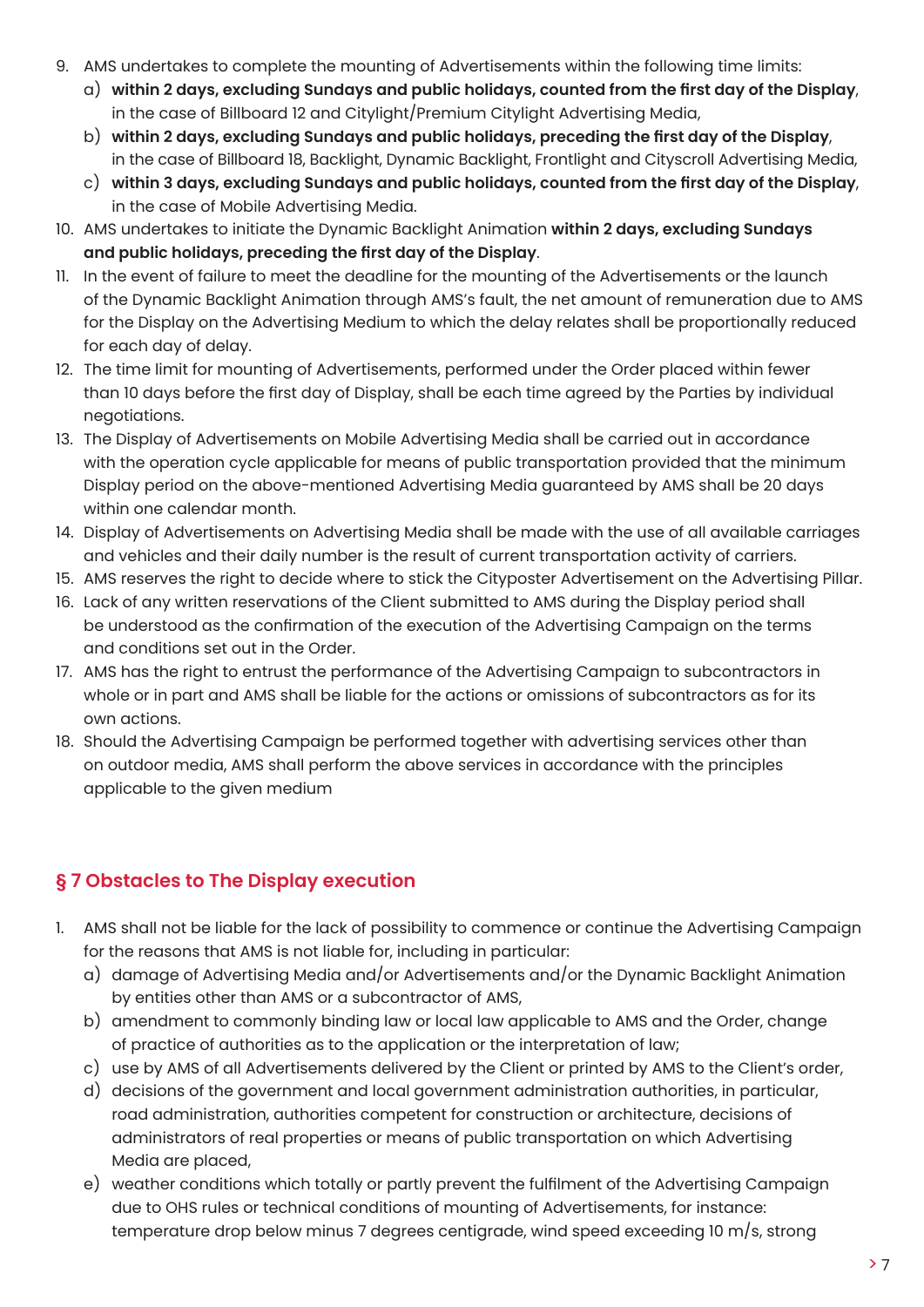rain - or snowfalls or hail, except for Cityscroll Advertising Media, in the case of which any rain - or snowfalls prevent mounting of Advertisements,

- f) existence of circumstances beyond the control of AMS (force majeure) which totally or partly prevent the execution of the Advertising Campaign, for instance: natural disaster, state of war, state of emergency, traffic accidents, strikes or protests, building disasters, terrorist attacks, closure or access restrictions to certain areas.
- 2. In the event of situations described in section 1 above, AMS shall immediately notify the Client thereof, at the same time submitting the execution plan to the Client for the entire or any part of the Advertising Campaigns on replacement Advertising Media Locations. No response from the Client within 3 days as of the receipt of such information shall be understood as the Client's consent to use replacement Advertising Media Locations. In the event that the Client has not expressed its consent to replacement Advertising Media Locations, the Order shall expire with no indemnity effect for AMS with respect to those Advertising Media on which no Display has been performed, while the remuneration due to AMS shall be reduced pro rata.

#### **§ 8 Defect repairs and complaints**

- 1. During the course of the Advertising Campaign AMS shall maintain Advertising Media and/or Advertisements in a proper technical and aesthetic condition and repair any defects identified in Advertising Media and/or the Dynamic Backlight Animation and/or Advertisements (using spare Advertisements delivered by the Client or printed by AMS to the Client's order) within up to 2 Business Days as of AMS's notification thereof to the Client or as of the date of their detection by AMS.
- 2. The above obligation to repair defects shall not apply to Advertisements for which AMS has no spare units. In such a case the Parties agree in writing the terms and conditions of printing and delivery of new Advertisements and their mounting or covering the Medium. Printing and mounting of new Advertisements or covering the Medium shall be made at the cost of the Client. The obligation to repair defects shall not pertain to the Dynamic Backlight Animation delivered by the Client.
- 3. Where it is impossible to repair a defect within the time limit specified in section 1 above, AMS shall notify the Client of the existing circumstances, at the same time submitting addresses of replacement Advertising Media Locations to the Client, where the Display may be continued. No response from the Client within 2 days as of the receipt of such information shall be understood as the Client's consent to the use of replacement Advertising Media Locations. In the event that the Client has not expressed its consent to replacement Advertising Media Locations, the Order shall expire with respect to the part regarding the defect occurred, and the net remuneration due to AMS on account of the Display on the Medium with defect shall be reduced pro rata.
- 4. In the event of failure, due to AMS, to meet the time limit for repairing the defect in the Advertising Medium or the Advertisement or the Dynamic Backlight Animation, the net remuneration due to AMS on account of the Display on the Medium the delay pertains to shall be reduced pro rata for each day of delay, unless in accordance with section 3 above AMS performed the Display on replacement Advertising Media Locations.
- 5. Complaints concerning the manner and the quality of execution of the Advertising Campaign have to be lodged with AMS by the Client by e-mail, within 2 days of taking cognizance of any irregularities in the course of the Advertising Campaign. A complaint shall define the event of improper execution of the Campaign and indicate locations of Advertising Media Locations which the complaint pertains to.
- 6. In the event of a failure to meet the time limit for lodging a complaint or other rules for lodging a complaint referred to in section 5, the complaint shall not be processed by AMS.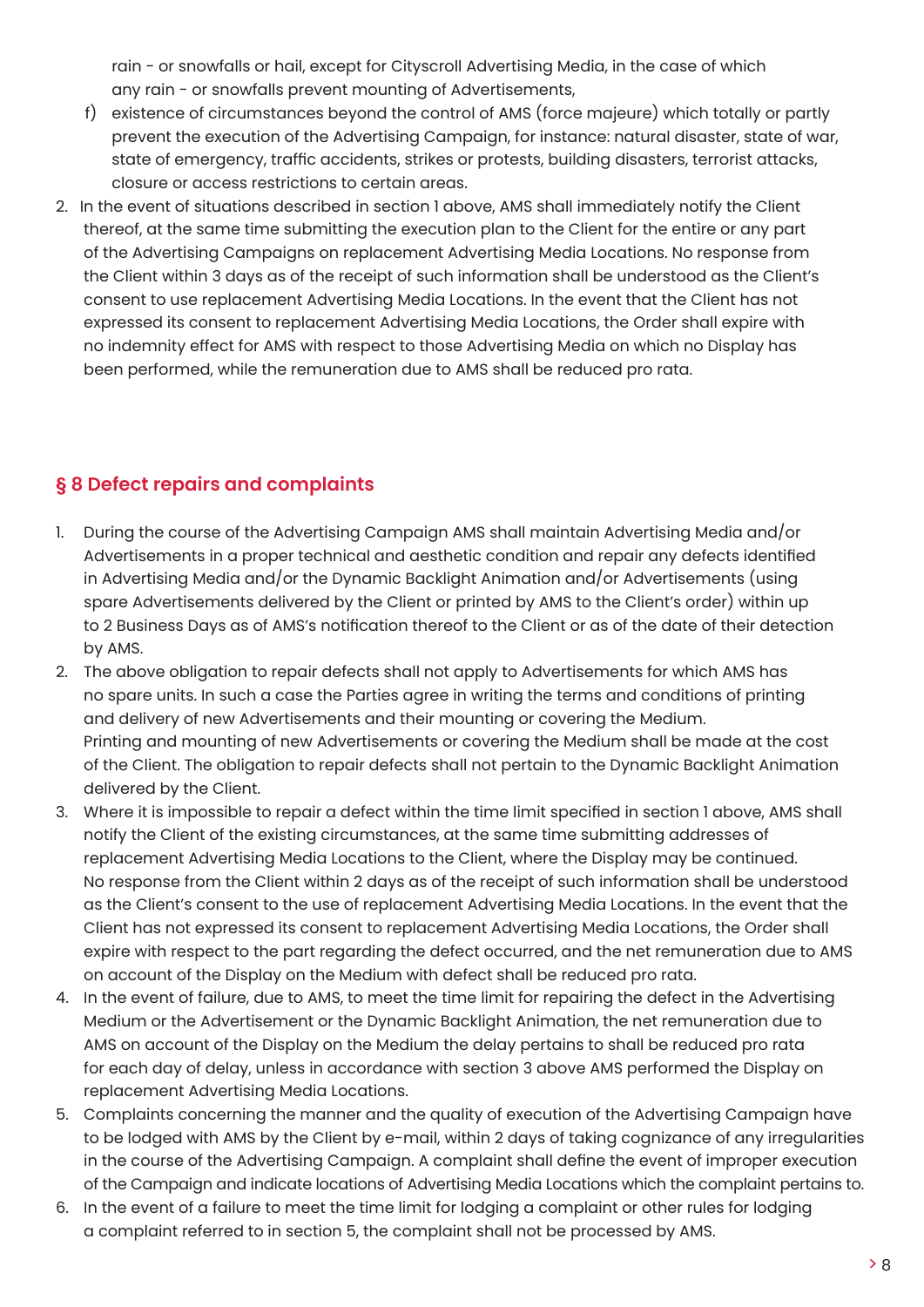- 7. If the complaint is justified, AMS shall repair the defects in the Advertisement upon consultation with the Client, unless repairing the defect is objectively impossible or uneconomic or the Parties agree upon any other form of compensation.
- 8. In each case, AMS shall inform the Client about the manner of processing of the complaint by e-mail within 2 Business Days as of its lodging.
- 9. Lodging a complaint shall not release the Client from the obligation to pay the remuneration due to AMS for the Advertising Campaign conducted.
- 10. AMS shall not be liable for any damage suffered by the Client and one that takes the form of lost profits.
- 11. Should AMS fail to perform the Order or perform it improperly, the entire liability of AMS for the real damage suffered by the Client shall be limited to the amount of remuneration due to AMS in accordance with the Order.

## **§ 9 Termination of Display and dismantling of Advertisements**

- 1. Dismantling of Advertisements displayed on Billboard 18, Backlight, Dynamic Backlight, Frontlight and Cityscroll Advertising Media shall take place within 2 Business Days before the termination of the Display period, subject to the provisions of section 2 below.
- 2. AMS reserves the right to leave the Advertisements on Advertising Media after the end of the Display, unless the Client requests their dismantling. The request to dismantle the Advertisements shall be submitted to AMS by the Client in writing, electronically or by e-mail within 5 Business Days before the last day of the Display.
- 3. At the request of the Client, AMS shall dismantle the Advertisements within 6 Business Days from the last day of Display, excluding the Advertisements displayed on Mobile Advertising Media, which shall be dismantling within 14 days from the last day of Advertisement Display, subject to the possibility of extending this period due to the requirements resulting from the procedures of municipal authorities and / or transport facilities
- 4. AMS reserves the right to charge the Client with the costs of dismantling the Advertisements, performed on the basis of the Client's order referred to in paragraph 2 above.
- 5. If the Order does not indicate what to do with the unused Advertisements, they shall be stored for one month as of the end of the Display in the AMS warehouse, and then disposed of.

## **§ 10 Campaign Execution Reports**

- 1. After receiving an order for printing Advertisements from the Client, and in relation to Clients who have not entrusted advertising printing to AMS – after receiving the Advertisements, AMS shall provide the Client with a login and password allowing for conditional access to the AMS Assistance website, located on the website www.assistance.ams.com.pl. Access to the website allows the Client to control the course of the Advertising Campaign in terms of the deadlines for the delivery of the Advertising Layout and materials for printing or Advertisements as well as photo reports on the mounting of Advertisements (in the case of Advertising Frames in public transport, the report covers 10% of the number of Media ordered).
- 2. AMS declares that it will exercise the utmost care to ensure that the website www.ams.com.pl, including the AMS Assistance service (www.assistance.ams.com.pl), function without any disruptions. However, AMS shall not be liable for any temporary interruptions in the operation of the above websites, including AMS Assistance, which are independent of it, declaring, however, that it will make every effort to ensure that these interruptions last as short as possible.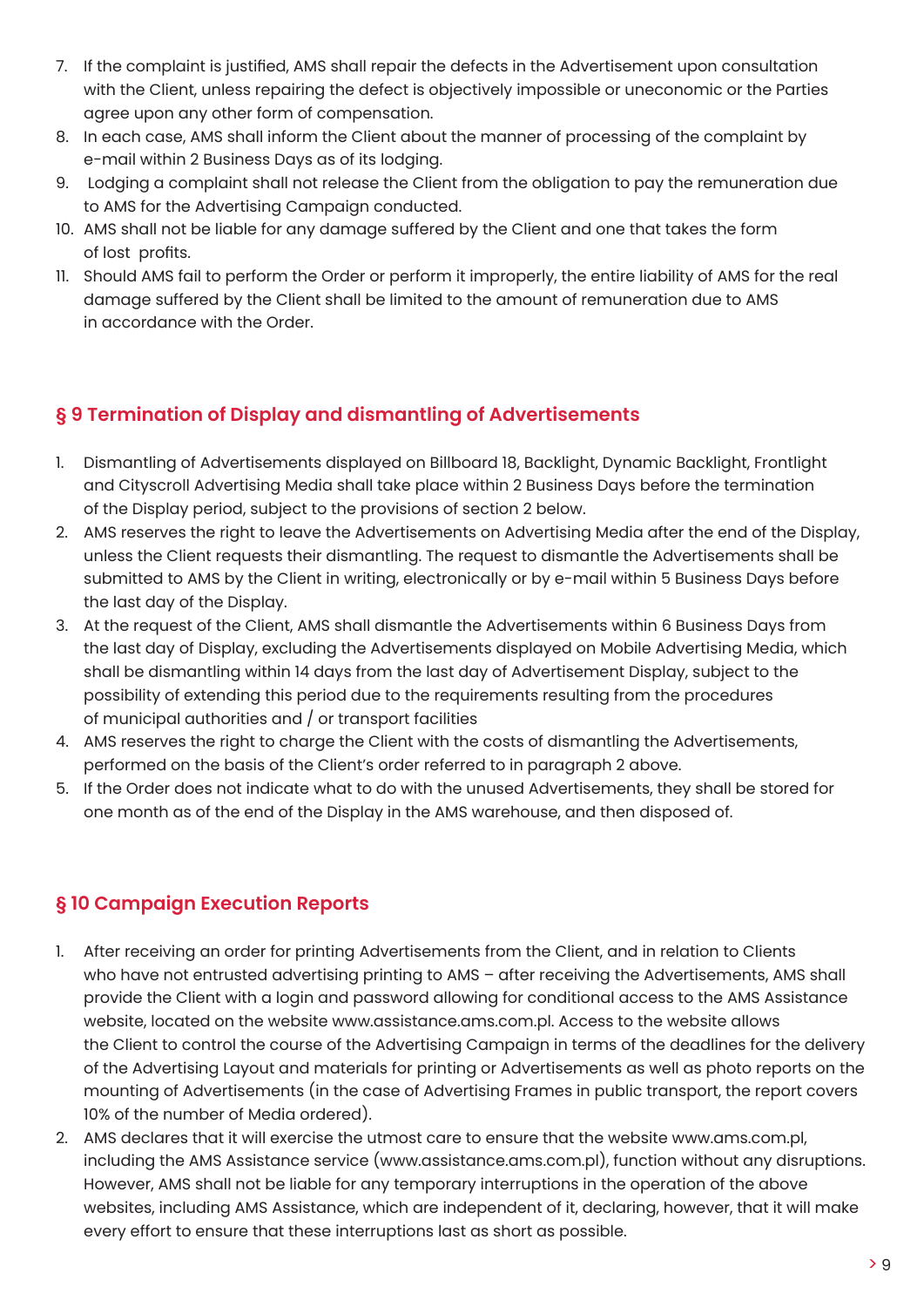3. The Client has the right to order AMS to perform the so-called premium photo report, containing high-quality photos of a predetermined number of Media with the Client's Advertisement, with AMS having the right to choose the location of the Media. The amount and terms of payment for the premium photo report shall be agreed by the Parties on the basis of separately undertaken negotiations and confirmed in writing or electronically.

#### **§ 11 Order Renouncement**

- 1. Until the date of the commencement of the Display, the Parties may renounce the entire Order or any part thereof based on a statement in writing or sent in the electronic form, subject to the provisions below.
- 2. In the event of the renouncement by any of the Parties of the entire Order or any part thereof, i.e. the Display period or the number of Advertising Media agreed in the Order, the Party receiving the renouncement notice shall have the right to claim the payment of contractual penalties by the other Party, calculated according to the following rules:
	- a) 90% of the net remuneration for the Display renounced by the Client if the renouncement occurred from 1 day to 21 days before the commencement date of a given Display,
	- b) 70% of the net remuneration for the Display renounced by the Client if the renouncement occurred from 22 to 45 days before the commencement date of a given Display,
	- c) 50% of the net remuneration for the Display renounced by the Client if the renouncement occurred from 46 to 60 days before the commencement date of a given Display,
	- d) 30% of the net remuneration for the Display renounced by the Client if the renouncement occurred from 61 to 90 days before the commencement date of a given Display,
	- e) 10% of the net remuneration for the Display renounced by the Client if the renouncement occurred between the day on which the Client placed the Order and 91th day before the time limit for the commencement of a given Display
- 3. Notwithstanding the provisions of section 2 of this paragraph, the Parties agree that should the Client make a statement on renouncing the Order after AMS printed the Advertisements, the Client shall pay the remuneration due to AMS on account of printing of the Advertisements.
- 4. The payment of the above-specified contractual penalties shall be made on the basis of an accounting note received by the Party obliged to make the payment, within 14 days as of its receipt.
- 5. Until the first day of mounting of Advertisements, AMS shall have an additional right to renounce the Order and the Client shall have no right to demand payment of any compensation or contractual penalty in the event that AMS has received any information about due and outstanding liabilities of the Client towards any company of the Agora Capital Group. Moreover, AMS shall have the right to demand from the Client payment of the contractual penalty on the terms and conditions set out, respectively, in § 8 section 2 of the General Terms and Conditions.
- 6. Should AMS renounce the Order in accordance with section 5, the Client shall have no right to any claims for the reimbursement of costs incurred due to printing of Advertisements and other costs related to the Order.

## **§ 12 Remuneration of AMS**

- 1. The Client shall pay AMS the remuneration for the ordered execution of the Advertising Campaign.
- 2. AMS's remuneration for the execution of the Advertising Campaign shall be determined on the basis of the price list and the Commercial Policy applicable on the day of placing of the Order by the Client.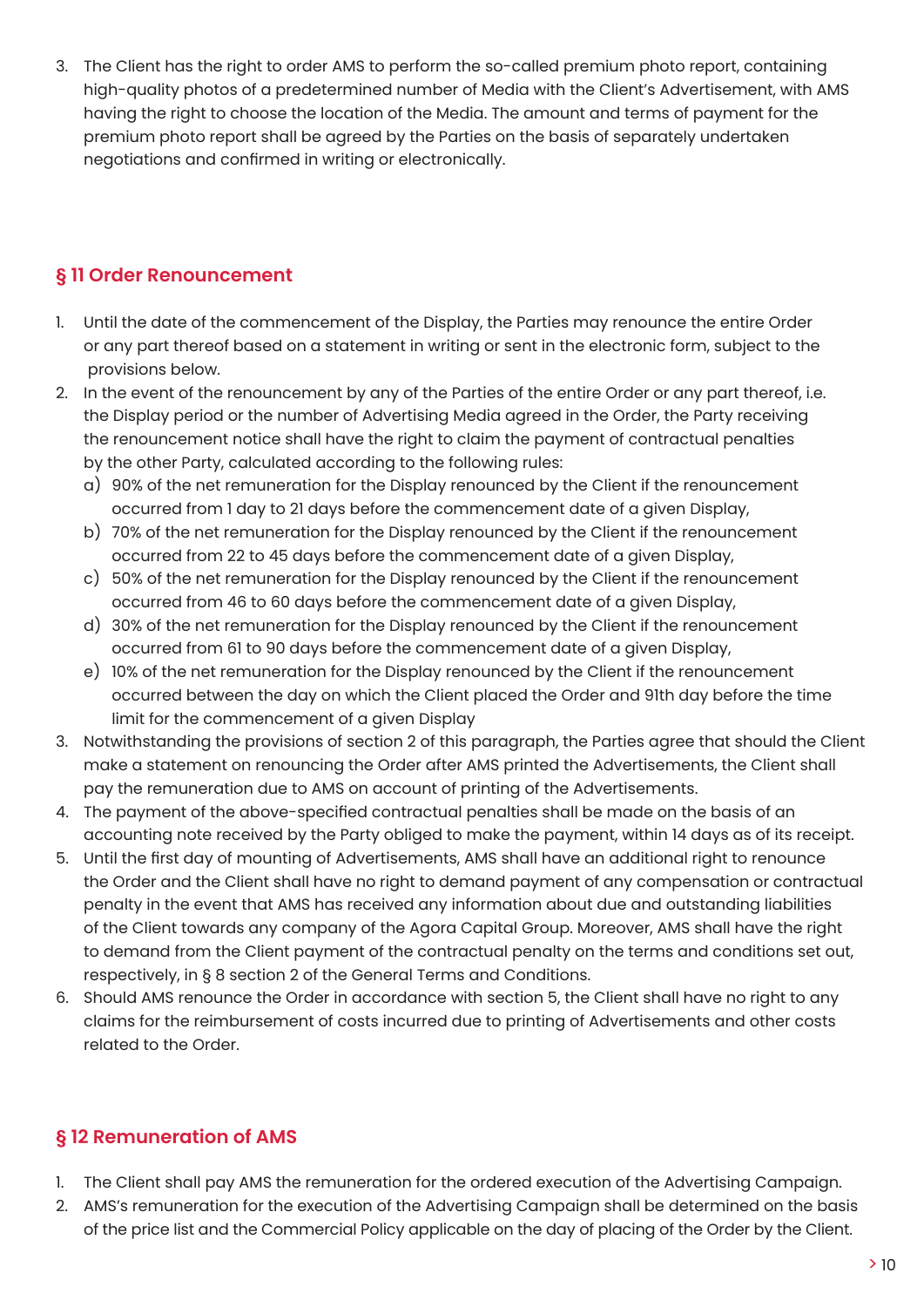- 3. AMS's remuneration shall be paid in accordance with the dates and the terms and conditions set out in the Order.
- 4. The Client shall pay the remuneration within the required time limit to the bank account indicated on the invoice or in the Order. Failure to meet the payment deadline shall result in statutory default interest being charged for the entire period of the delay.
- 5. The remuneration payment date shall be the date when AMS's bank account is credited with the entire amount of the remuneration due to AMS.
- 6. If the payment deadline referred to in section 3 of this paragraph is not met, AMS shall have the right to refuse the acceptance of any subsequent Order from a given Client and in the case of Orders concerning more than one Display AMS shall have the right to suspend the execution of subsequent Displays until the outstanding remuneration is paid. Following ineffective calls for payment of the outstanding remuneration addressed to the Client, AMS shall have the right to renounce the Order without the obligation to pay the compensation or the contractual penalty and at the same time AMS shall have the right to demand from the Client payment of the contractual penalty on the terms and conditions referred to, respectively, in § 8 section 2 of the General Terms and Conditions.

#### **§ 13 Personal Data Processing**

- 1. The Controller of the Personal Data provided by the Client in connection with the conclusion and execution of the Order shall be AMS S.A. with the registered office in Warsaw (00-732) ul. Czerska 8/10 ("the Controller").
- 2. The Controller has appointed a data protection officer who may be contacted by e-mail: iod@ams.com.pl (or by letter sent to the address of the registered office of AMS) in any matters connected with Personal Data processing.
- 3. Personal Data provided by the Client shall be processed for the purpose of:
	- a) executing the Order and public and legal obligations connected with its execution, ensuing, above all, from the applicable provisions of law, including the provisions on accounting and taxation – the legal basis is the need to conclude and perform an agreement (Article 6 clause 1 letter b of the General Data Protection Regulation No 2016/679 ("the Regulation") and compliance with legal obligations which the Controller is subject to (Article 6 clause 1 letter c of the Regulation)
	- b) execution of the legitimate interests pursued by the Controller consisting in processing of the Personal Data for direct marketing purposes and possibility to determine or pursue any claims or protection against such claims by the Controller – the legal basis for processing data is the legitimate interest of the Controller (Article 6 clause 1 letter f of the Regulation)
- 4. Personal Data indicated by the Client in the Order may be transferred to entities providing services for the benefit of the Controller connected with the performance of the Order, among others to subcontractors, entities providing accounting services, suppliers of IT systems and IT services, entities providing legal services (including tax and debt recovery services), entities providing document archiving services, entities being part of the Agora Capital Group. Personal Data may also be transferred to authorised bodies in the scope required by the applicable provisions of law.
- 5. Personal Data indicated by the Client in the Order shall be processed as long as the Order is valid. The period of Personal Data Processing may each time be extended by the period of limitation if personal data processing is necessary to pursue any claims or protection against such claims by the Controller. After the lapse of such a period, Personal Data shall be processed solely in the scope and for the period set out by the provisions of law.
- 6. Persons whose Personal Data are processed in connection with the conclusion and execution of the Order shall have the right to access the Personal Data and demand that they be rectified, deleted, to demand data restriction, data portability and to object to processing of Personal Data for the reasons justified by their specific situation.